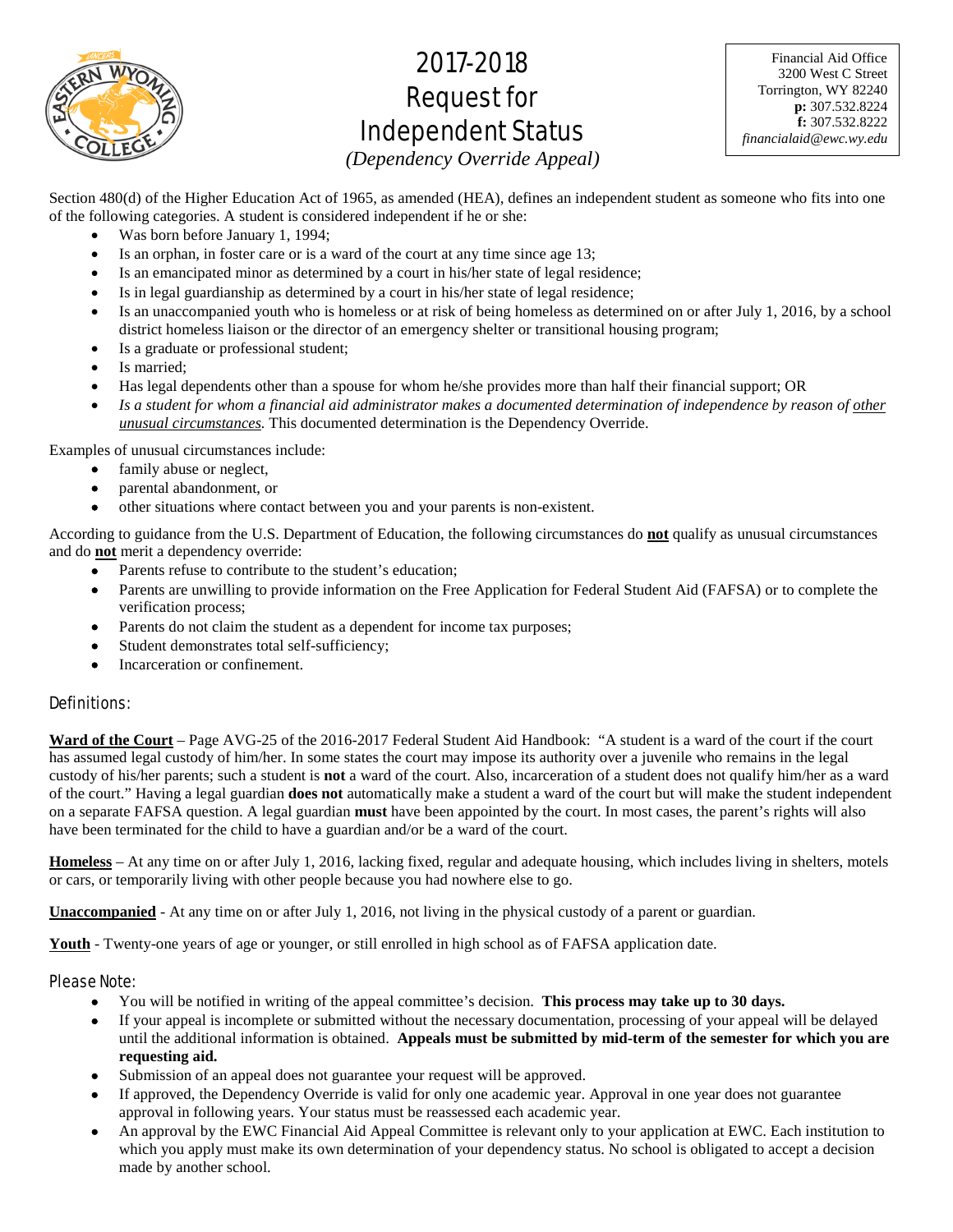## REQUIRED DOCUMENTATION

In addition to completing this form and providing all situation-specific supporting documentation, ALL APPEALS MUST INCLUDE the following documentation:

- $\Box$  A typed (or neatly hand-written), signed statement that explains in detail the extreme, unique, and/or unusual family circumstances that prevent you from obtaining and providing your parents' information for your financial aid application .
- **Signed** copy of your **2015** Federal Income Tax Return (or Tax Transcript) and W-2 forms. If you were not employed, include an explanation of how your living expenses were covered in your statement.
- Documentation of your current year income to date from all income sources.
- $\Box$  A copy of your current lease agreement, mortgage statement or rent receipt. If you do not have a lease or mortgage in your name, include an explanation of your current living situation in your statement.
- $\Box$  Court or other official documentation of your status (e.g. guardianship, HHS documentation).
- $\Box$  A signed statement from your guardian (if applicable) detailing your circumstances.
- **MUST INCLUDE:** A signed statement from a third party who is knowledgeable of your family situation and can verify the reason you are unable to provide your parents' information. This third party should be someone unrelated to you. The statement should be on **letterhead and should list the person's relationship to you and a contact number.** Appropriate third-party statements are from clergy, school counselors, teachers or similar professionals.

# A: STUDENT INFORMATION

| Last Name                                  | First Name | M.I. | EWC Student ID Number                   | Social Security Number ( <i>last four digits</i> ) |
|--------------------------------------------|------------|------|-----------------------------------------|----------------------------------------------------|
| Mailing Address (include apartment number) |            |      | E-mail Address                          |                                                    |
| City, ST, Zip                              |            |      | Phone Number <i>(include area code)</i> |                                                    |

## B: REASON FOR SUBMITTING APPEAL

- **A.** Severe circumstances within your family prevent you from obtaining your parents' financial information.
- **B.** You were married and maintained a residence apart from your parents and your spouse's parents. You are now divorced, have no dependents, maintain a residence separate from your parents, and pay all the expenses from your own income.

#### **Additional required documentation:**

- o Proof of divorce.<br>  $\circ$  Copies of utility
- Copies of utility or other bills in your own name.

■ **C.** Loss of a dependent.

#### **Additional required documentation:**

o Documentation of loss of dependent.

## C: EXPLANATION OF SPECIAL CIRCUMSTANCES

|                  |                | How long have you lived at your current address?<br><b>Months</b><br>Years                                                                                                                               |  |  |  |  |
|------------------|----------------|----------------------------------------------------------------------------------------------------------------------------------------------------------------------------------------------------------|--|--|--|--|
|                  |                | Is the lease or mortgage in your name?                                                                                                                                                                   |  |  |  |  |
|                  |                | $\Box$ Yes (attach a copy of your lease or mortgage)                                                                                                                                                     |  |  |  |  |
| ⊔                | N <sub>o</sub> | (attach a copy of your current lease agreement, mortgage statement or rent receipt. If you do not have a lease or<br>mortgage in your name, attach a statement explaining your current living situation) |  |  |  |  |
| Mother's name    |                | Father's name                                                                                                                                                                                            |  |  |  |  |
| Address          |                | Address                                                                                                                                                                                                  |  |  |  |  |
| City, State, Zip |                | City, State, Zip                                                                                                                                                                                         |  |  |  |  |

*Over*